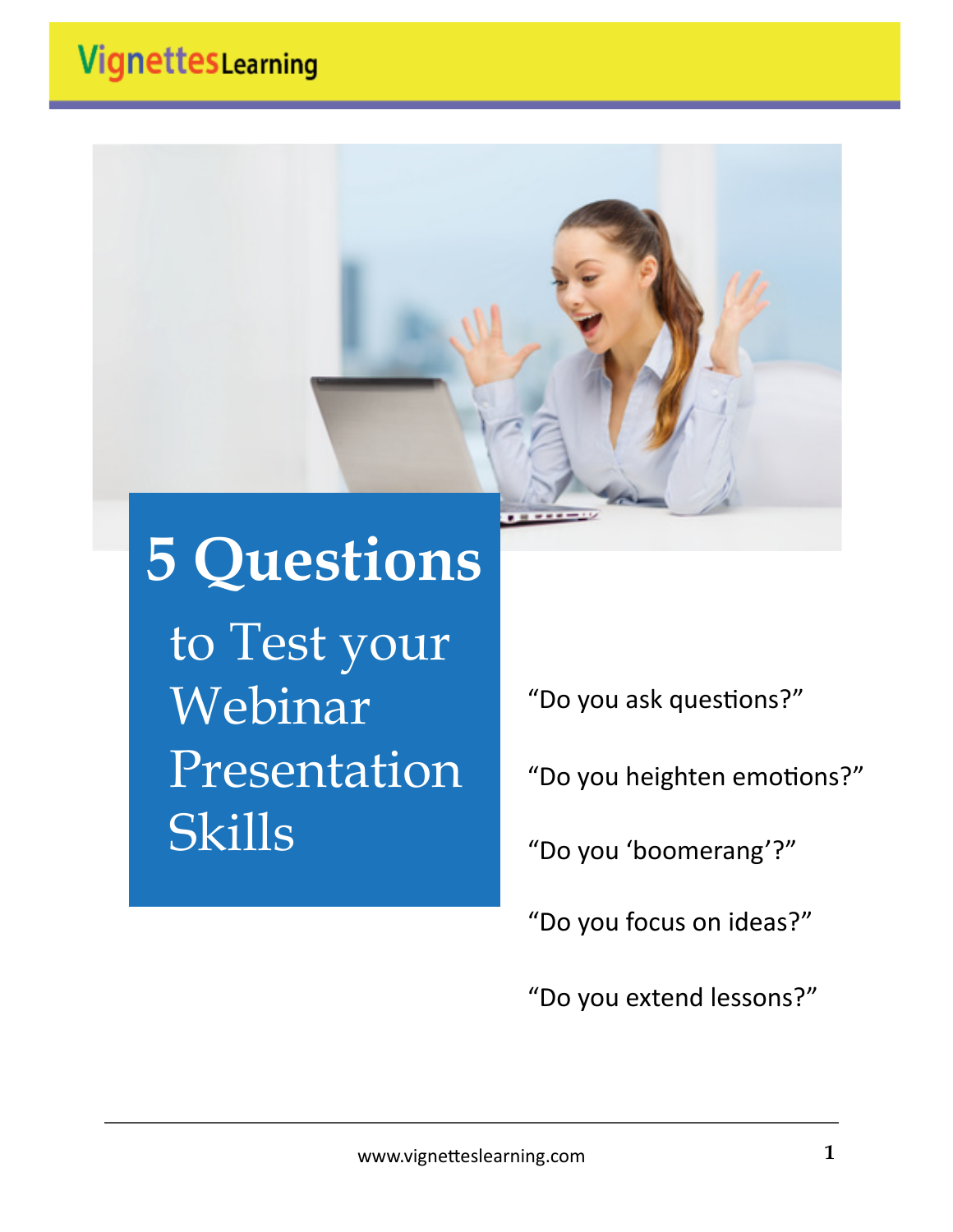Preparing and presenting webinars can be fun and effective, but it can be also a nightmare, that is, if you are are not equipped with how to plan and deliver engaging webinars.

Ready to test your webinar presentation skills?

 **1**



## **Do you plan and then start your webinar session by asking provocative and challenging questions?**

Ask story questions. Then ask learners what they think of a story, event or real-life situation. Story questions help you hook learners to your presentations. Story questions act like automatic-shifting mechanisms to transition the learners from being bored to being engaged with your presentation. As webinar presenters, we need to be able to touch and spark people's memories in order to (1) ensure learning is retained and (2) help the learners realize the value of what they learned by connecting it with what they already know. Our challenge is to create questions that stimulate these memory types and encourage learners to connect to the knowledge and encourage them to create their understanding and memories. Story questions make them think and create an emotional connection with your presentation. A simple example would be, "How would you feel if you were in this situation?"

"We need to spark people's memories."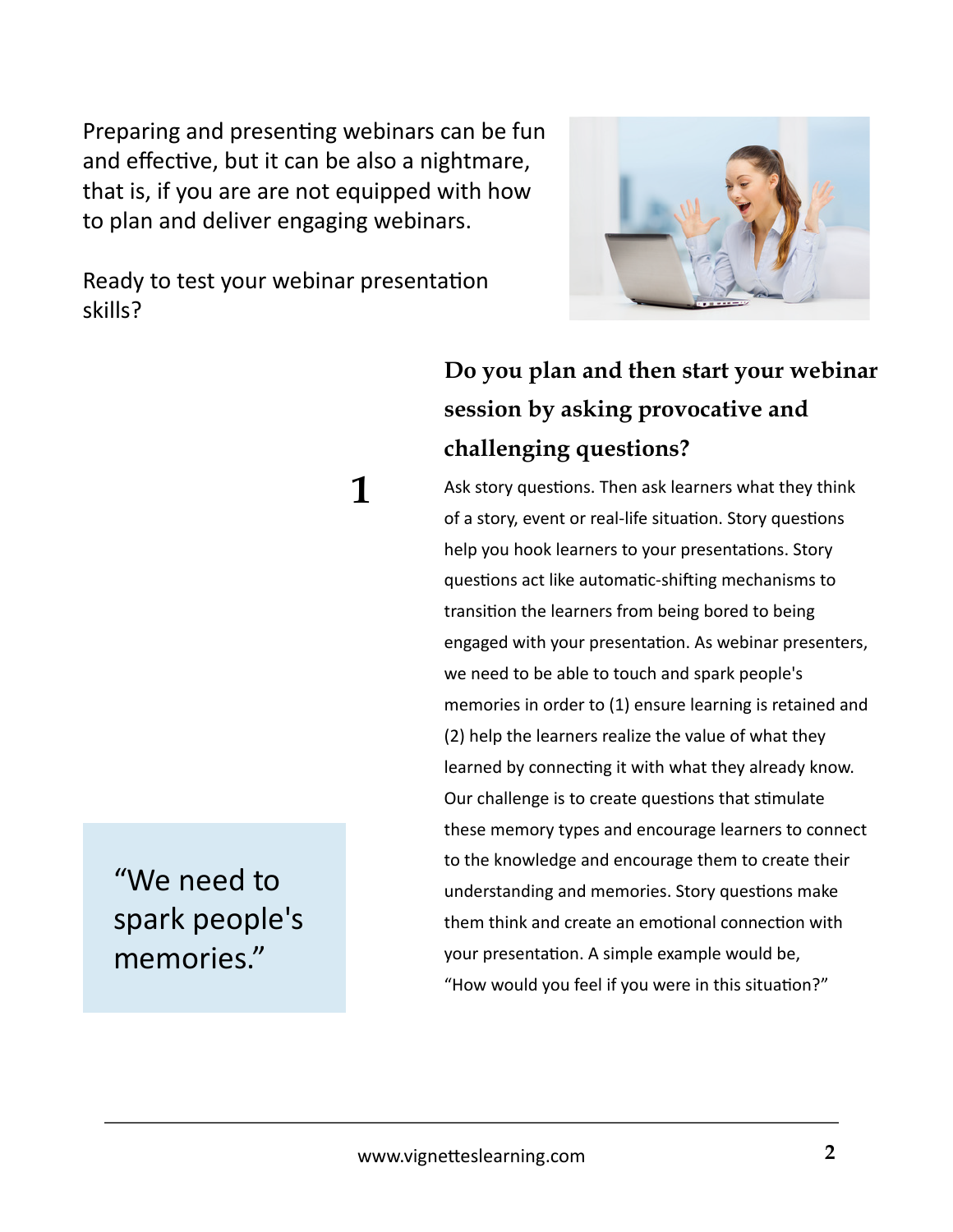

#### **Do you present ideas that are vivid, clear and emotional examples?**

Reflect on what happens to your webinar presentation. Are the learners focused on the application of features into solving real-life incidents, errors, troubleshooting and problem-solving resulting to learning? Do you put learners on the spot and show them a real-life story? Are you able to link the story directly to how the feature is used to apply the knowledge? Your content must be moving and vivid visually. You can only accomplish this if your illustrations are meaningful. A meaningful visualization creates an emotional experience. A good example would be to show people having first-voice conversations.

## **Do you "boomerang" (read aloud and repeat back) participants' answers to questions and comments?**

Your participants learn by repeating and hearing their own answers. They also learn by listening to other people's ideas. By repeating aloud (the boomerang effect) the participants' questions and responses, they have the opportunity to reflect, reinforce and clarify that what they're hearing is in sync with other people's ideas.

# **3**

 **2**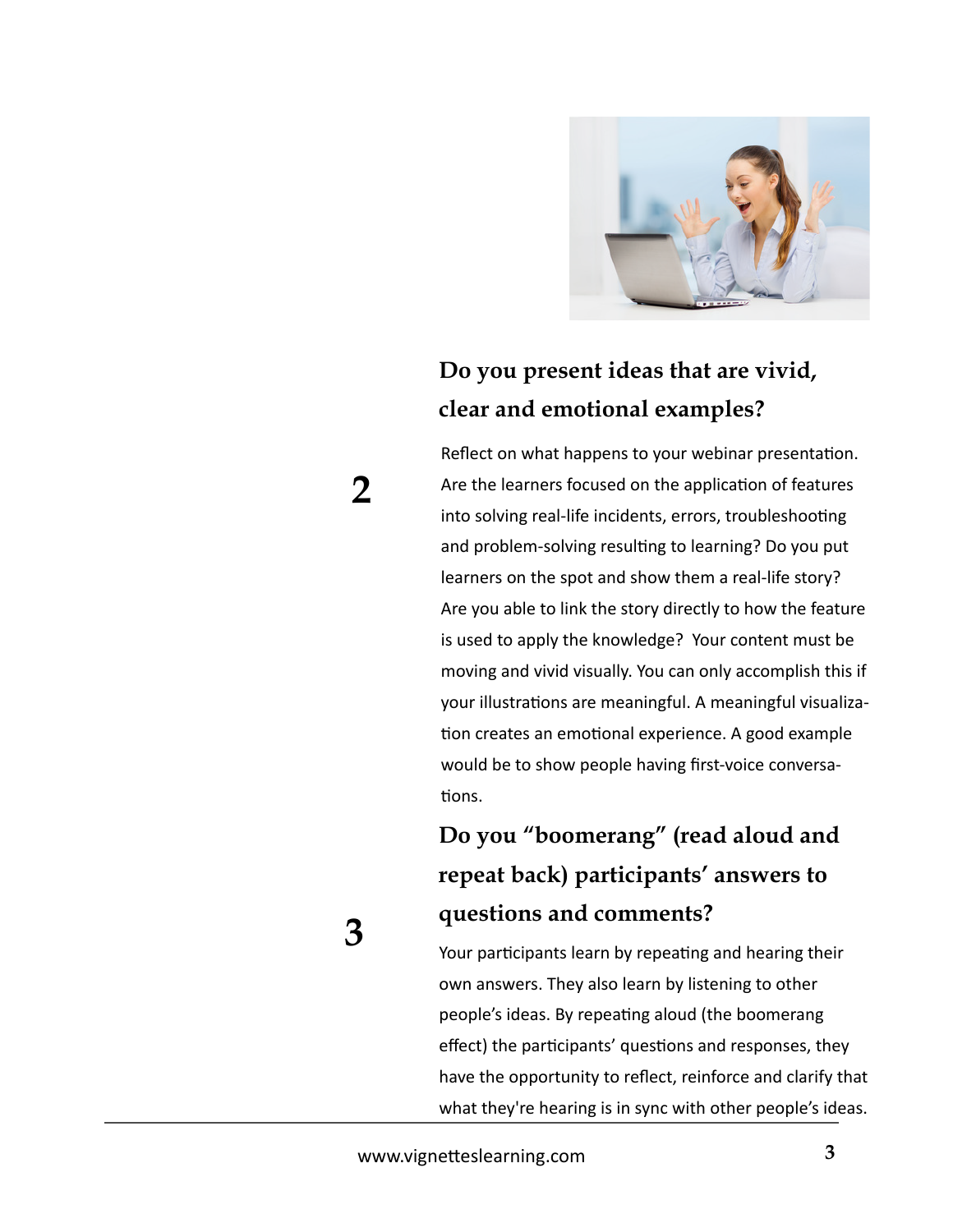

"Absorb what is useful, reject what is useless." They also learn how other people express the very same ideas they have in their minds. Although you can repeat all answers to recognize the learner, in boomerang, specifically select the participant ideas that support your repetition on ideas that relate to your content. As an example, you can say, "John's solution is great. (Repeat John's comments and then ask) "What would others say about what John said?"

#### **Do you focus your presentations on truly valuable ideas and not waste time in too much details?**

Simplifying your content is a conscious design choice. It means getting into the shoes of your learners and including only what you have thoroughly assessed and determined they really need. What's not necessary is dropped and what is retained are only the stuff that matters. I'm not a martial artist, but the words of Bruce Lee resonates when he said, "Absorb what is useful, reject what is useless." Also, John Maeda said, "Simplicity is deliberate reduction." Conduct a small survey and ask your target participants, "What topics impact your work and you would find useful?"

 **4**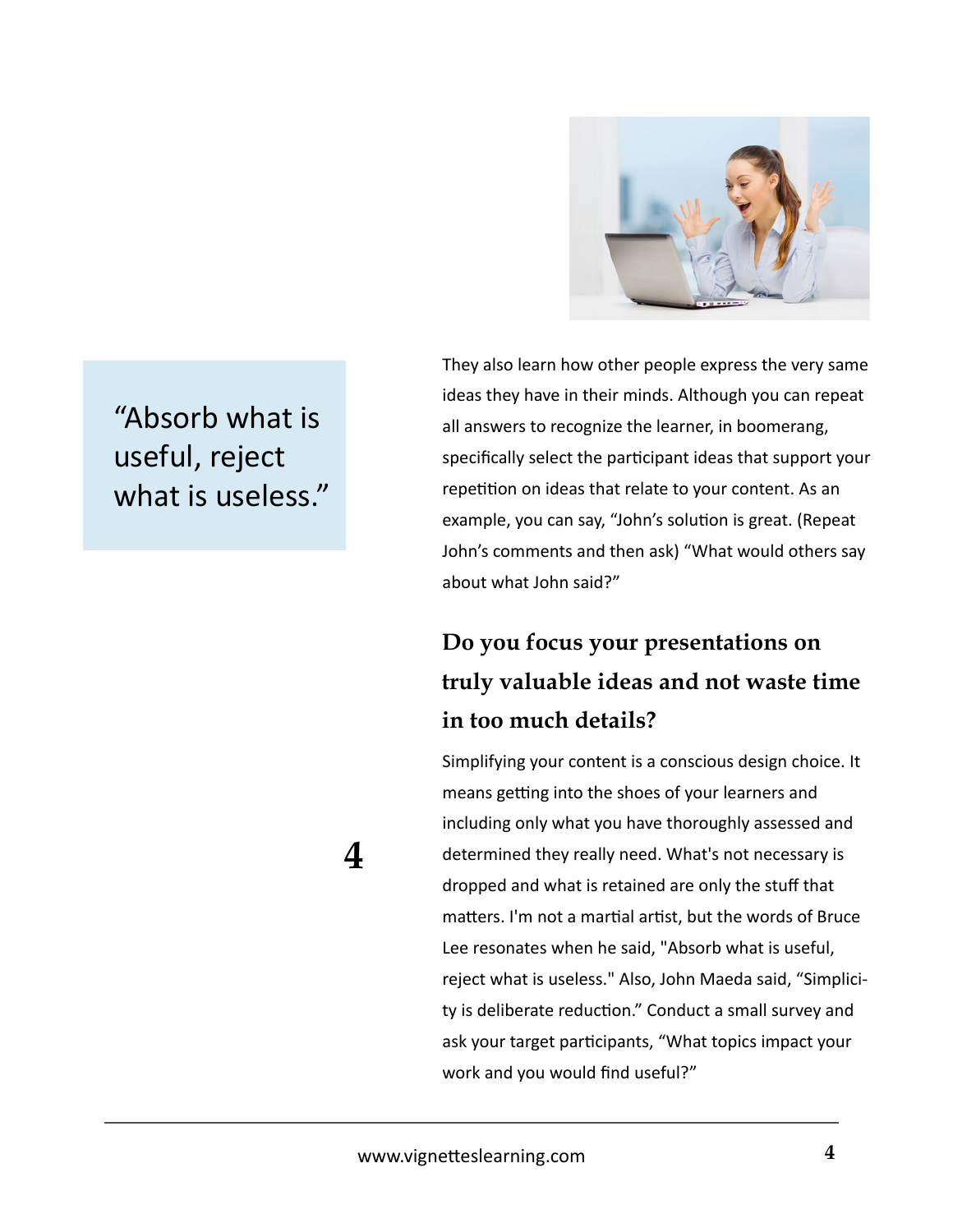

#### **Do you provide advanced resources like readings, demos and examples, and follow-up references after the webinar?**

Cover only important ideas during the webinars and ask participants to study the references before and after the online session. But how do you make sure they know what to look for in both the pre and post webinar references? Mention specific examples from the references. This reminds participants of the resources you have prepared for them. In your webinars, use stories to deliver the must-learn content. To make it natural and engaging for learners, the must-learn lesson and the must-learn support references should continue the flow of the story. What prompts the learner to open the references is the conflict and challenge to answer the questions posed in the story covered during the webinar. Learners do not think of the references as readings. They look at the references as a continuation of the story you used in the webinar.

Gain more expertise as a webinar presenter. Build your value within your organization and your clients. Let Vignettes Learning help you become a presentation expert.

 **5**